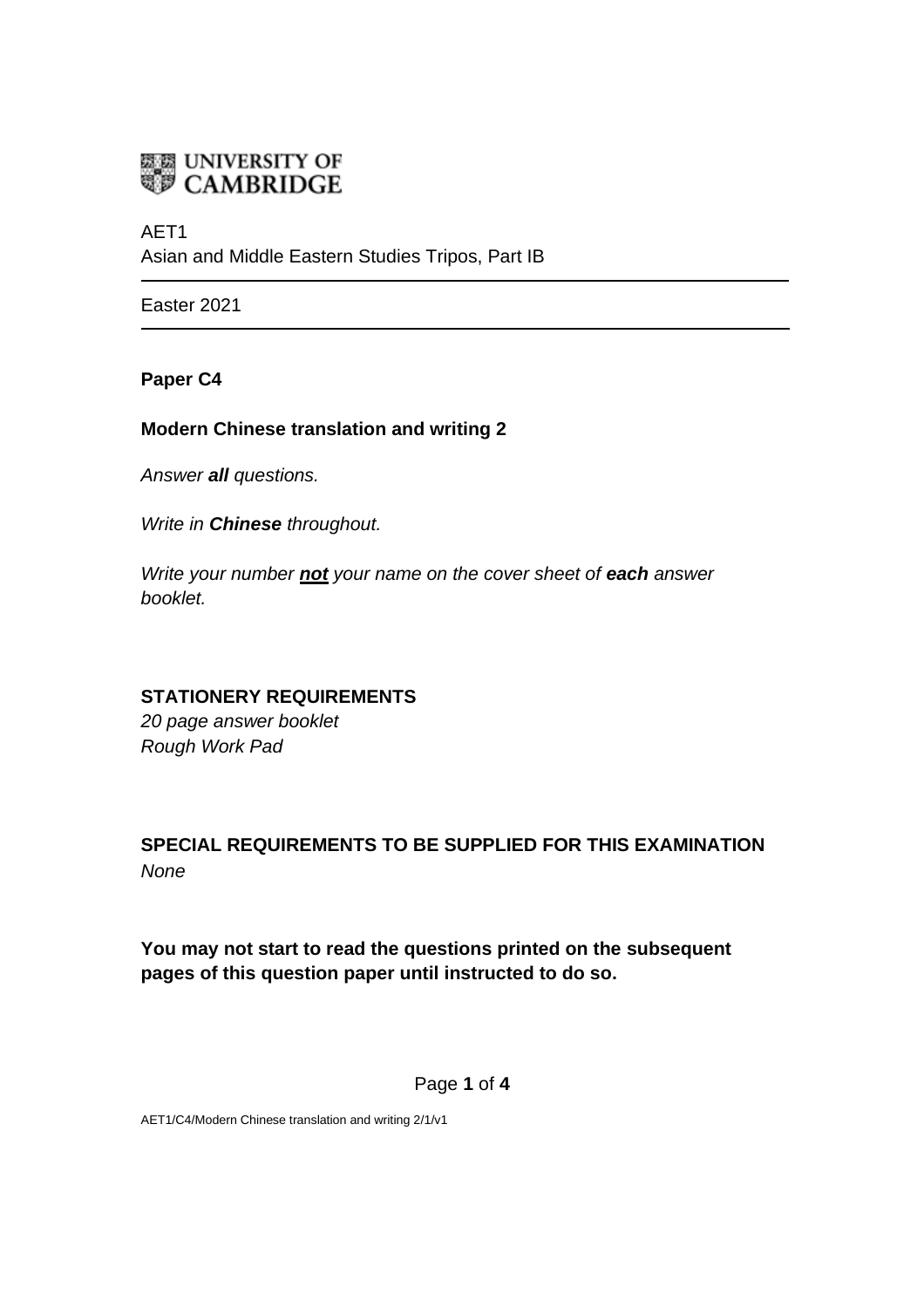## **1. Translation into Chinese (32 marks)**

A first-year undergraduate student in Chengdu, Sichuan Province, recently complained online that her mother refused to raise her monthly allowance to 4,500 yuan. She said that her current allowance of 2,000 yuan was not enough to cover her expenses, which has sparked a debate on how much money a university student needs per month.

In fact, for a university student in Chengdu, a monthly allowance of 2,000 yuan is more than enough. According to an online survey, the average monthly expense for an undergraduate in cities other than Beijing and Shanghai was less than 2,000 yuan in 2019; in Chengdu, it was 1,900 yuan.

Some people believe that by the time a person goes to university, she or he should have developed healthy consumption habits. A student should adjust her consumption according to her family income. Yet most students get to enjoy autonomy only when they go to university, which is when they should learn how to plan their expenses and manage the money they get from their parents.

On a deeper level, the amount of money they spend at university can reflect how much they value their parents' hard work. Besides, some university students could take up part-time jobs to meet their financial needs if they feel their parents don't or can't send them enough money. In this way they can also learn to face the challenges of life in the future and learn to manage money well. More importantly, they should always bear in mind that learning is their top priority at university.

Adapted from<http://www.kekenet.com/read/201909/595128.shtml>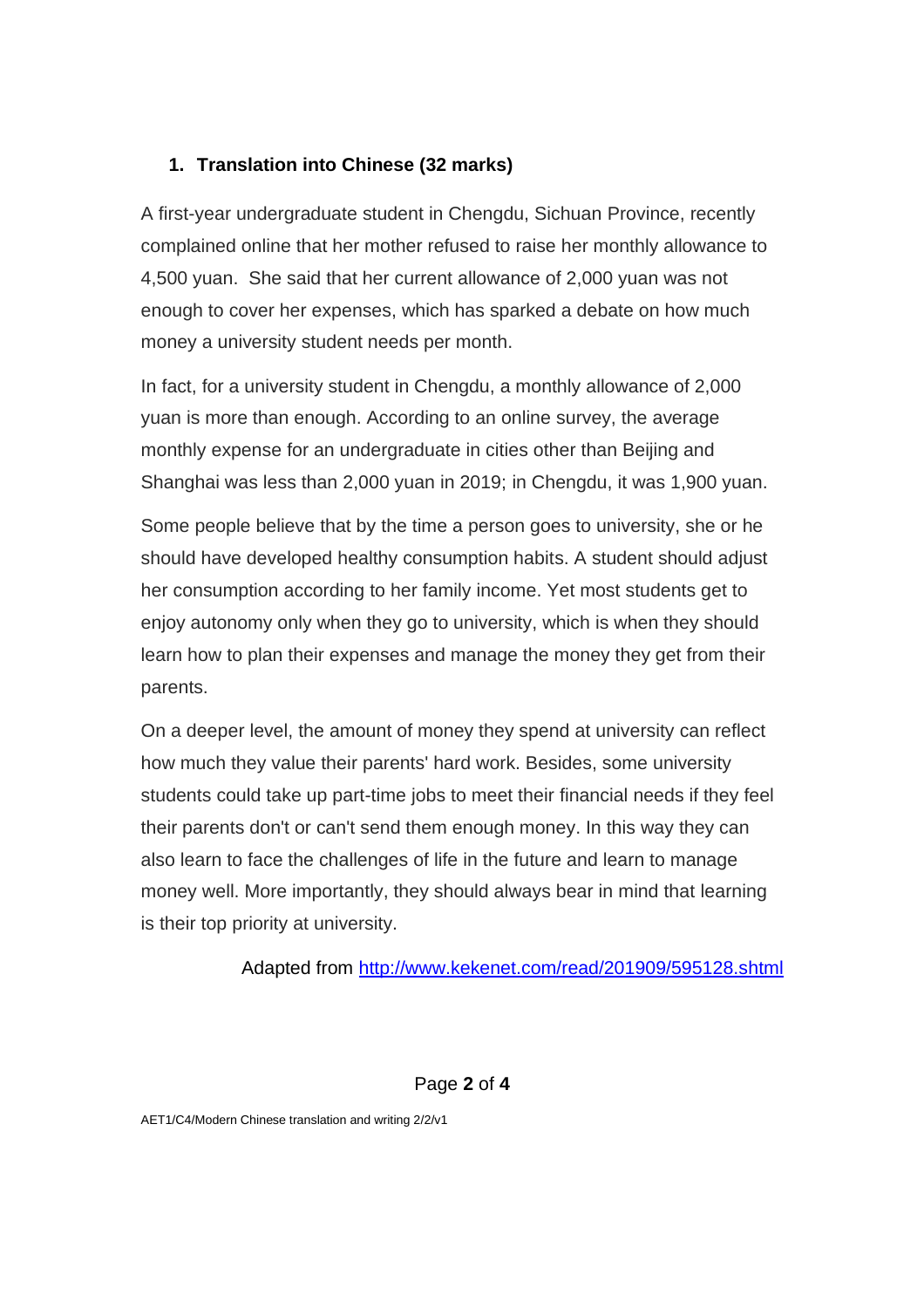## **2. Translation into Chinese (33 marks).**

"Do you have a part-time job?" This question has become a hot topic on campus and generated great concern in our society. According to a report by Peking University in 2018, the number of students with a part-time job accounts for around 80% of the total enrolment.

It is not altogether unreasonable for a college student to take a part-time job. Three factors may account for its popularity. Firstly, with a part-time job, a student may display his capabilities by applying what she has learned at school to real practice. Secondly, it makes her more financially independent and helps reduce the burden on her parents. Finally, the experience gained through the job will add to her overall self-confidence, which will be beneficial to her future career. In other words, part-time job experience gives students some insights into what work is about, and prepares them psychologically for their future jobs. In addition, it is absolutely a beneficial thing to improve their interpersonal skills, and learn to cooperate with others through doing a parttime job.

Despite the advantages mentioned above, we should not lose sight of the disadvantages involved. To begin with, the student busy doing her part-time job may lose time scheduled for physical exercise or recreation. In addition, working several hours a day can be most energy consuming, which, more often than not, interferes with her study.

**(TURN OVER)**

#### Page **3** of **4**